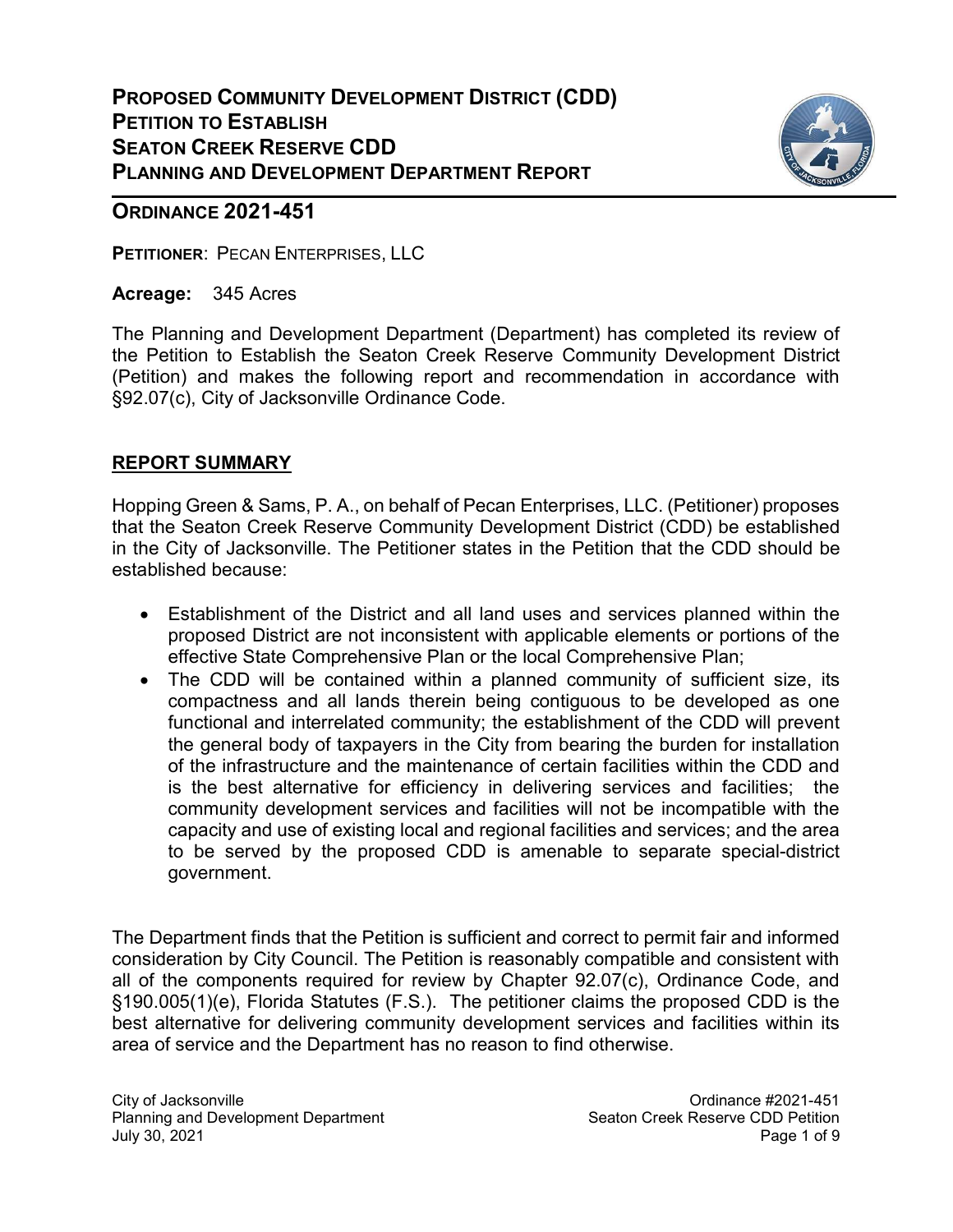## 1. Overview of CDD and Development Information

The CDD is approximately 345 acres in land area. The southern portion of the CDD is in the Low Density Residential (LDR) land use category. The northern portion of the CDD is in the Agriculture-2 (AGR-2) and Agriculture-3 (AGR-3) land use categories. However, a land use amendment application has been submitted for the northern portion of the CDD for a change to LDR and Conservation (CSV) land use categories; the application was approved with Ordinance 2021-133-E for transmittal to State agencies and it is anticipated to be filed for legislation for the Adoption Round of public hearings in the fall of 2021. The southern portion of the CDD is part of two Planned Unit Developments (PUD) approved by Ordinances 2006-1169-E and 2007-386-E. The northern portion of the CDD is currently in the Agriculture (AGR) zoning district; however, a companion PUD rezoning will be applied for at the adoption round of the land use amendment application. According to the petition, subsequent to the land use change to LDR and CSV on the northern portion of the proposed CDD, the proposed development for lands within the CDD will contain 900 residential dwelling units.

The proposed CDD is generally located north of the intersection of Arnold Road and Pecan Park Road, west of I-95, and south and east of the Seaton Creek Historic Preserve. The project location is more fully identified by the General Location map included as "Exhibit 1" of the Petition. There is no land outside the proposed boundaries of the CDD to be served by the CDD. The existing land use is included in the Petition as "Exhibit 4."

The Department calls attention to the fact that the petition does not indicate the location of the development for residential units. Residential units would be allowed in the LDR designated land. The CSV designation is primarily for conservation of the valuable wetlands abutting Seaton Creek.

According to the Petition, the developer maintains that the CDD is the best alternative for delivering community development services and facilities without imposing an additional burden on the general population of the local general-purpose government. Additionally, the Petition includes the exercise of special powers relating to recreational facilities.

Petition "Exhibit 7", Opinion of Probable Construction Cost, indicates that the infrastructure improvement costs including conceptual site improvements and preengineering estimates are estimated to be \$40,985,765. The exhibit identifies the responsibilities for the provision and maintenance of proposed services and facilities. Improvements are anticipated to be made, constructed and installed in three (3) phases between 2021 and 2029, depending on economic conditions.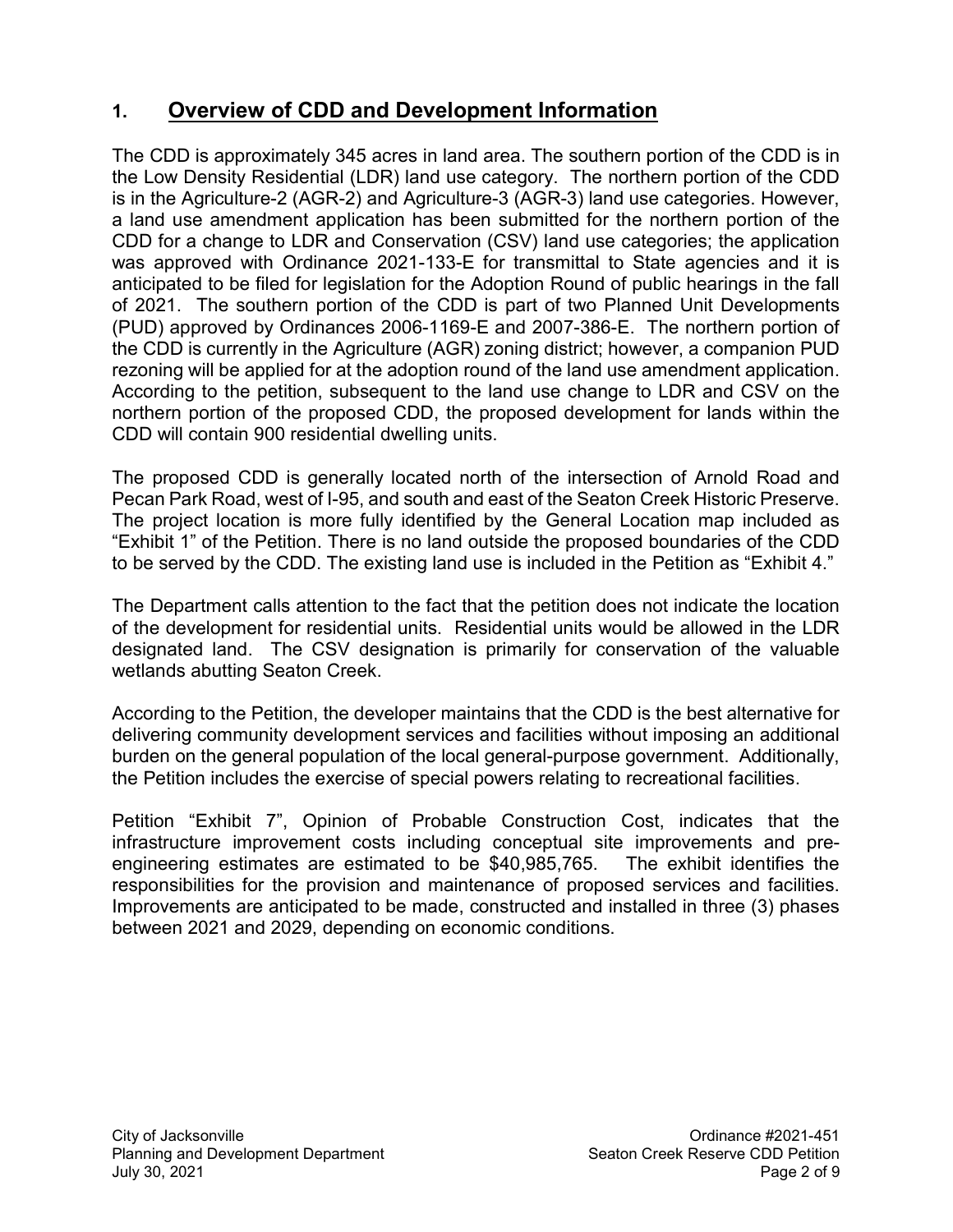| <b>TOTAL OPINION OF</b><br><b>IMPROVEMENT CATEGORY</b><br><b>COST</b><br>Clearing and Grubbing<br>\$<br>Earthwork<br>\$<br>Roadway Construction<br>Stormwater Collection<br>\$ | 2021-2023<br>3.839,663<br>33% | 2024-2026 | 2027-2029 | <b>CONSTRUCTION</b>                 |                                     |            |
|--------------------------------------------------------------------------------------------------------------------------------------------------------------------------------|-------------------------------|-----------|-----------|-------------------------------------|-------------------------------------|------------|
|                                                                                                                                                                                |                               |           |           | <b>ENTITY</b><br><b>FINAL OWNER</b> | <b>MAINTENANCE</b><br><b>ENTITY</b> |            |
|                                                                                                                                                                                |                               | 33%       | 33%       | <b>DEVELOPER</b>                    | N/A                                 | N/A        |
|                                                                                                                                                                                | 6,772,370<br>33%              | 33%       | 33%       | <b>DEVELOPER</b>                    | N/A                                 | N/A        |
|                                                                                                                                                                                | 33%<br>3,996,627              | 33%       | 33%       | <b>DEVELOPER</b>                    | CDD                                 | CDD        |
|                                                                                                                                                                                | 33%<br>6,104,339              | 33%       | 33%       | <b>DEVELOPER</b>                    | CDD                                 | CDD        |
| \$<br>Landscaping/Recreation/Amenity                                                                                                                                           | 33%<br>11,750,000             | 33%       | 33%       | <b>DEVELOPER</b>                    | CDD                                 | CDD        |
| Potable Water                                                                                                                                                                  | 2,033,354<br>33%              | 33%       | 33%       | <b>DEVELOPER</b>                    | <b>JEA</b>                          | <b>JEA</b> |
| Lift Stations & Force Main<br>\$                                                                                                                                               | 3,759,700<br>33%              | 33%       | 33%       | <b>DEVELOPER</b>                    | <b>JEA</b>                          | <b>JEA</b> |
| Gravity Sanitary Sewer Collection Network<br>\$                                                                                                                                | 1,929,713<br>33%              | 33%       | 33%       | <b>DEVELOPER</b>                    | <b>JEA</b>                          | <b>JEA</b> |
| Electrical<br>$\ddot{\bm{\varsigma}}$                                                                                                                                          | 33%<br>800,000                | 33%       | 33%       | <b>DEVELOPER</b>                    | <b>JEA</b>                          | <b>JEA</b> |
| \$<br><b>Total:</b>                                                                                                                                                            | 40,985,765                    |           |           |                                     |                                     |            |

Petition "Exhibit 7"

## 2. SUFFICIENCY AND COMPLETENESS OF PLANNING DOCUMENTATION

Pursuant to Chapter 90.07(c)(2), Ordinance Code, the Department concludes that the planning documentation received to date is adequately sufficient and complete to permit fair and informed consideration by City Council.

### 3. TRUTH AND CORRECTNESS OF PLANNING DOCUMENTATION

The Petitioner has provided an executed and notarized statement, dated March 24, 2021, claiming that the Petition is adequately true and correct to permit a fair and informed consideration by City Council.

### 4. JEA CERTIFICATION OF UTILITY INFORMATION

The Petitioner provided an availability letter from JEA, dated November 10, 2020 and included as "Exhibit 6" of the petition. The letter provides capacity analysis for the development within the proposed CDD. The letter indicates that water, sewer and reclaimed water connections are available to serve the proposed development. The letter also identifies special conditions related to the sewer and reclaimed water connections.

Special conditions for sewer relate to the requirement for JEA Cost Participation on Master Pump Station with connection to and from existing force main. The JEA Cost Participation will handle sizing for development of the station/force mains and any upsizing and/or force main routing required by JEA.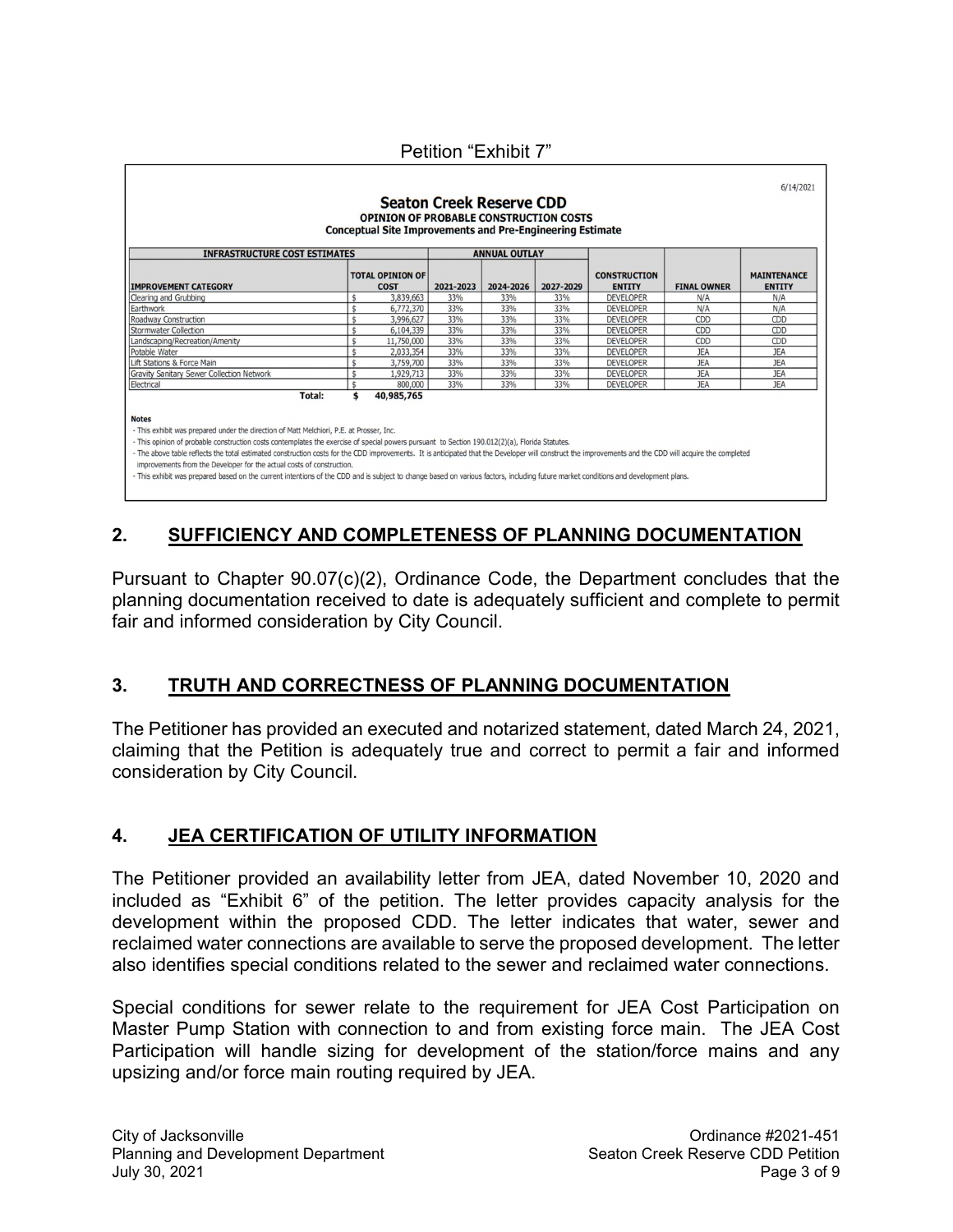Special conditions for reclaimed water relate to the availability of reclaimed water in the near future. Until reclaimed water is available, a temporary connection to the potable water system will be required. This temporary connection point should be coordinated with the JEA Development Group to ensure a simplified transition to reclaimed water when it becomes available.

### 5. OPINION AND RECOMMENDATION AS TO §190.005(1)(e), F.S.

In determining whether to grant a Local Petition for the establishment of the CDD by adoption of Ordinance 2021-451 the City Council must consider the Local Petition and the entire record of the local public hearing in light of the six (6) factors set forth in §190.005(1)(e), F.S.

Accordingly, pursuant to §92.07, Ordinance Code, the Department is charged with providing an opinion and making recommendation on the relationship of the Petition to factors 2, 3, and 5 of §190.005(1)(e), F.S. The analysis is as follows:

### Factor 2 (Section 190.005(1)(e)2, F.S.)

Whether the establishment of the CDD is inconsistent with any applicable element or portion of the state comprehensive plan or of the effective local government comprehensive plan?

 Relationship: The Seaton Creek Reserve CDD is not inconsistent with the applicable elements or portion of the state and local comprehensive plans. See additional information below.

The Department concludes that the establishment of the CDD would be consistent with any applicable element or portion of the State comprehensive plan (Chapter 187, F.S.) or of the City's 2030 Comprehensive Plan. The southern portion of the land area underlying the CDD is designated as Low Density Residential (LDR). The northern portion of the land area underlying the CDD is designated as Agriculture-2 (AGR-2) and Agriculture-3 (AGR-3) (See Exhibit "4" in Petition). However, this northern portion of the CDD has submitted a land use amendment application for a change to the LDR and Conservation (CSV) land use categories; the application was approved with Ordinance 2021-133-E for transmittal to State agencies and is anticipated to be filed for legislation in Fall 2021 for the Adoption Round of public hearings. The southern portion of the CDD is part of two Planned Unit Developments (PUD) approved by Ordinances 2006-1169-E and 2007-386- E. The northern portion of the CDD is currently in the Agriculture (AGR) zoning district; however, a PUD rezoning has been submitted and will be considered at the adoption round of the land use amendment application. The PUD is intended to provide for residential and conservation uses.

State of Florida Comprehensive Plan Section 187.201 (17), F.S., Public Facilities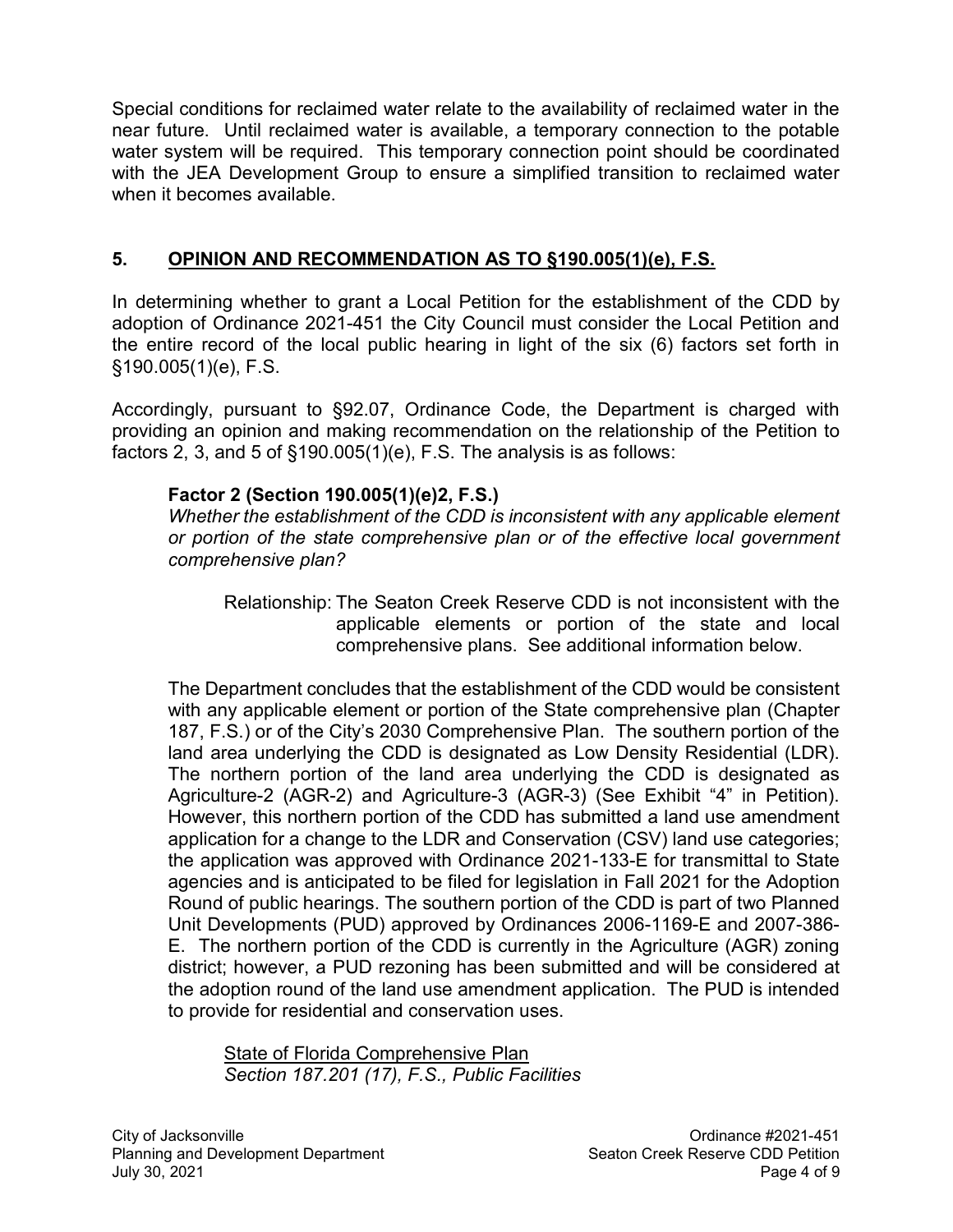- (a) Goal Florida shall protect the substantial investments in public facilities that already exist and shall plan for and finance new facilities to serve residents in a timely, orderly, and efficient manner.
- (b) Policies
	- 1. Provide incentives for developing land in a way that maximizes the uses of existing public facilities.
	- 2. Promote rehabilitation and reuse of existing facilities, structures, and buildings as an alternative to new construction.
	- 3. Allocate the costs of new public facilities on the basis of the benefits received by existing and future residents.
	- 4. Create a partnership among state government, local governments, and the private sector which would identify and build needed public facilities and allocate the costs of such facilities among the partners in proportion to the benefits accruing to each of them.
	- 5. Encourage local government financial self-sufficiency in providing public facilities.
	- 6. Identify and implement innovative but fiscally sound and costeffective techniques for financing public facilities.
	- 7. Encourage the development, use, and coordination of capital improvement plans by all levels of government.
	- 9. Identify and use stable revenue sources which are also responsive to growth for financing public facilities.

### Section 187.201(20), F.S., Governmental Efficiency

- (a) Goal Florida governments shall economically and efficiently provide the amount and quality or services required by the public.
- (b) Policies
	- 2. Allow the creation of independent special taxing districts which have uniform general law standards and procedures and do not overburden other governments and their taxpayers while preventing the proliferation of independent special taxing districts which do not meet these standards.
	- 5. Eliminate needless duplication of, and promote cooperation in, governmental activities between, among, and within state, regional, county, city, and other governmental units.
	- 11. Encourage government to seek outside contracting on a competitive-bid basis when cost-effective and appropriate.

2030 Comprehensive Plan

### Capital Improvements Element Policy 1.2.2

 The City shall continue to explore the feasibility of alternative financing mechanisms to facilitate the availability of public facilities. This shall include a feasibility review of dedicating a portion of the ad valorem taxes specifically for capital improvements.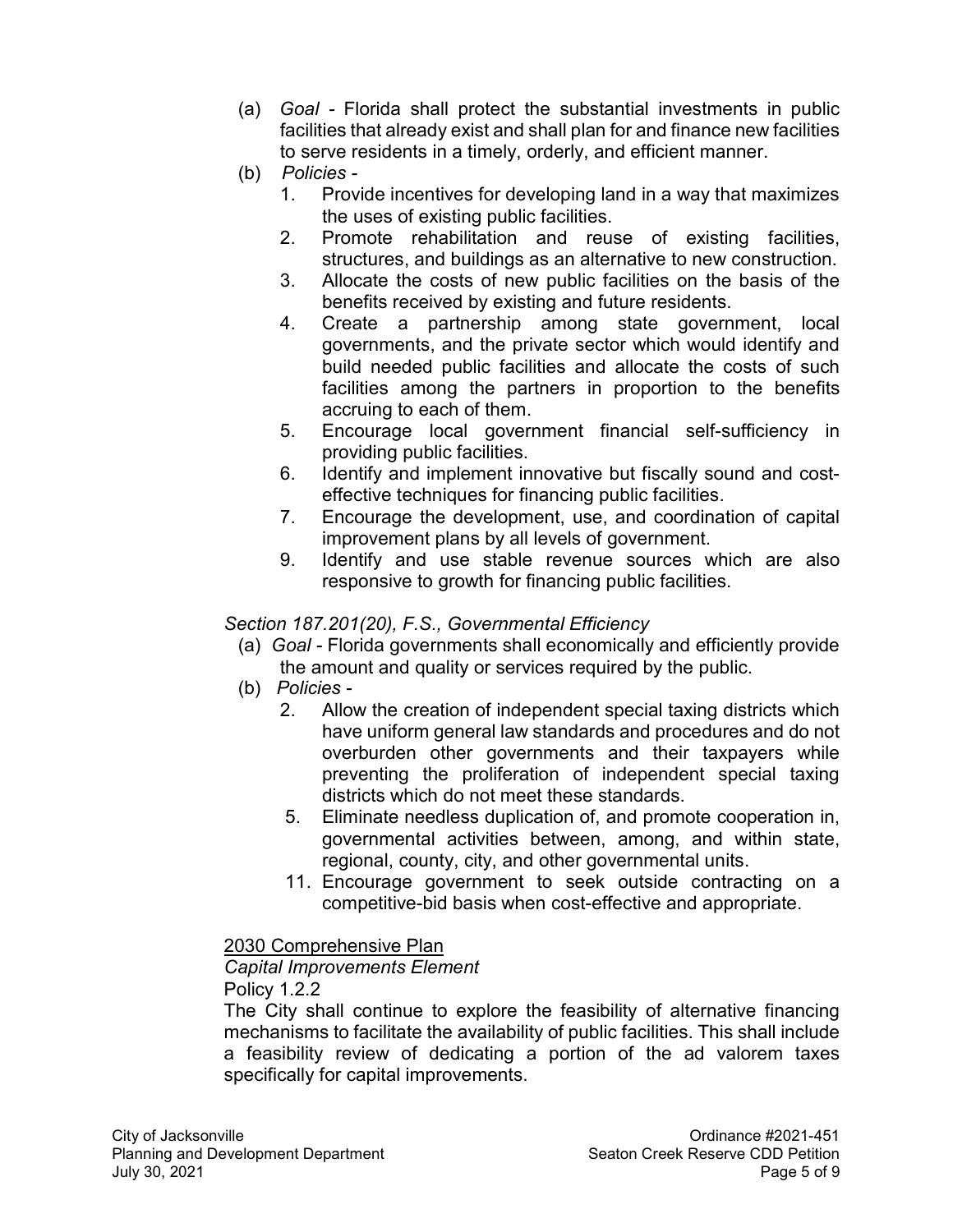# Future Land Use Element

Policy 1.2.7

 The City shall, through joint participation agreements, among federal, State, and local governments, and the private sector, as appropriate, identify and build needed public facilities, and allocate the costs of such facilities in proportion to the benefits accruing to each.

#### Intergovernmental Coordination Element Goal 1

 Coordinate the planning and policy making of the City with that of the surrounding municipalities, county, regional, State, federal and special authority governments to ensure consistency in development and in the provision of services and to implement the goals, objectives and policies of the 2030 Comprehensive Plan.

### Factor 3 (Section 190.005(1)(e)3, F.S.)

Whether the area of land within the proposed district is of sufficient size, is sufficiently compact, and is sufficiently contiguous to be developable as one functional interrelated community?

Relationship: The area of land within the proposed district appears to be of sufficient size, sufficiently compact, and sufficiently contiguous to be developed as one functional interrelated community.

This factor considers whether the land area to be served by a CDD can be serviced efficiently and effectively by one entity. Considerations include the geographic location of the land, its topography, underlying natural and political boundaries, etc. and all the foregoing considerations are interrelated. For example, a CDD found to be of insufficient size where located far from the urban services area may be of ideal size for an urban redevelopment or a commercial infill project.

As shown on the maps attached as exhibits to the Petition, the land area to be serviced by the CDD is clearly compact and contiguous to be developed as one functional interrelated community.

As to the sufficiency of its size, the Department notes there is no statutory minimum or maximum size for a CDD. Sizes of previously established CDD range from large, multi-use villages to small, single-use infill projects.

Additionally, the southern portion of the proposed CDD is part of the Suburban Development Area. The northern portion of the proposed CDD is part of the Rural Development boundary. However, the northern portion of the CDD has submitted a land use amendment application for a change to the LDR and CSV land use categories including a change in the Development Boundary from the Rural Area to the Suburban Area; the application was approved with Ordinance 2021-133-E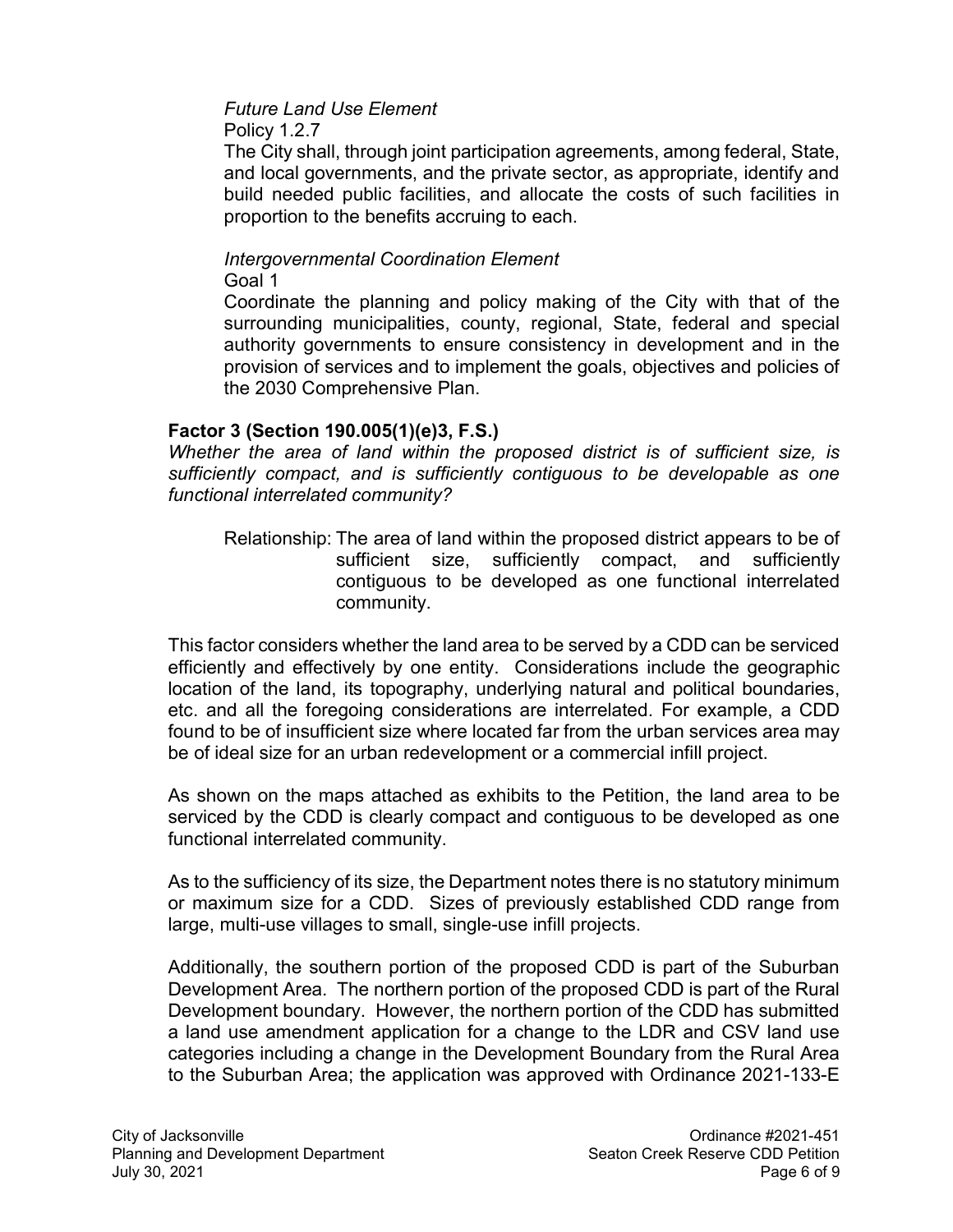for transmittal to State agencies and will soon be filed for legislation for the Adoption Round of public hearings.

Given the proposed 345 acres contained within the CDD, the number of residential units proposed, and its location mostly within the Suburban Development Boundary of the City of Jacksonville, the Department makes a positive finding with respect to the sufficiency of the size and location.

### Factor 5 (Section 190.005(1)(e)5, F.S.)

Whether the community development services and facilities of the CDD will be incompatible with the capacity and uses of existing local and regional community development services and facilities?

Relationship: The community development services and facilities of the Seaton Creek Reserve CDD will not be incompatible with the capacity and uses of existing local and regional community development services and facilities.

The limited services and facilities proposed to be facilitated by the CDD as set forth in the Petition are those which are standard and/or required for the types of residential development proposed (i.e., amenities, water, sewer, etc.). Accordingly, the Department deems that the infrastructure improvements are not incompatible with the capacity and uses of existing local and regional community development services and facilities.

### 7. SUPPLEMENTAL INFORMATION

Chapter 90.07(c)(6), Ordinance Code directs the report of the Department to include any other information deemed helpful.

The remaining factors, pursuant to Section 190.005(1)(e), F.S., are not required to be considered in the Department's report. However, the Council must consider all factors when determining whether to grant the Local Petition to establish the CDD. A brief explanation and the Department's review of each remaining factor is included below:

### Factor 1 (Section 190.005(1)(e)1, F.S.)

Whether all statements contained within the Local Petition have been found to be true and correct?

Relationship: The statements within the local petition to establish the Seaton Creek Reserve CDD appear to be true and correct.

The Petitioner has provided an executed and notarized statement claiming that the Petition is true and correct. Notwithstanding, the Council is not bound by these findings and may find the statements, attachments and documentation are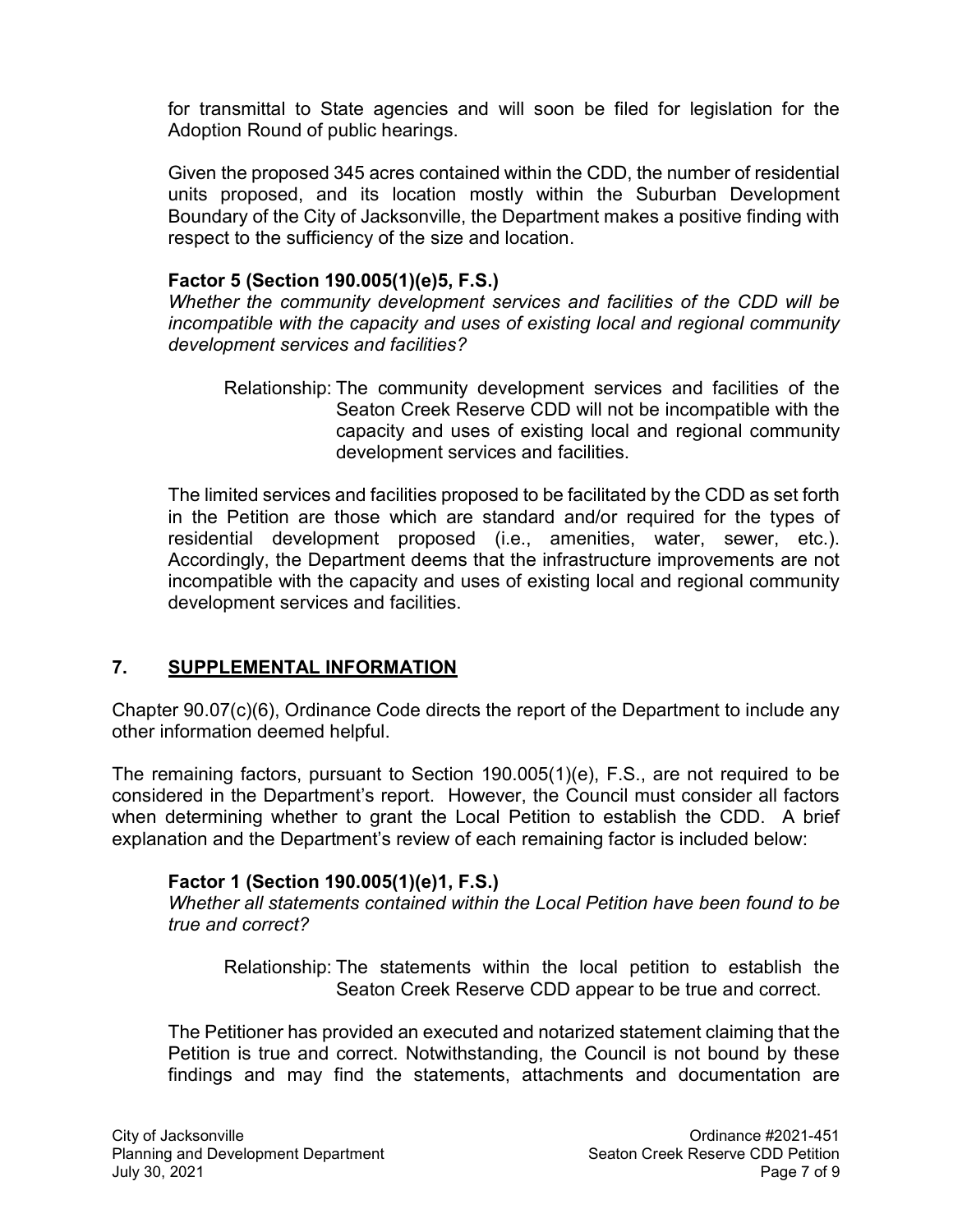incomplete and/or insufficient to permit fair debate, or are not adequately truthful and correct so as to permit informed consideration.

### Factor 4 (Section 190.005(1)(e)4, F.S.)

Whether the CDD is the best alternative for delivering the community development services and facilities to the area that will be served by the CDD?

Relationship: The Seaton Creek Reserve CDD appears to be the best alternative for delivering the community development services and facilities to the area.

This factor provides the Council with discretion concerning whether to grant the Petition and establish the CDD. Proper consideration of this factor requires that the Council consider the prospect of the CDD providing certain proposed systems and facilities to service the underlying development against other available alternatives including those both public (e.g. City's creation of a dependent special district or Municipal Service Benefit Unit, etc.) and private (e.g. homeowners association, developer funding, etc.) The Department considered these alternatives in relation to the benefits to the City and to the intended residents; the benefit to the Petitioner is presumed.

The Department has determined the CDD is the best alternative to the City and intended residents for servicing the development. Given the information provided to date, the Department does not have concerns about the establishment of the proposed CDD.

### Factor 6 (Section 190.005(1)(e)2, F.S.)

Whether the area that will be served by the CDD is amenable to separate specialdistrict government?

Relationship: The area that will be served by the Seaton Creek Reserve CDD appears to be amendable to provide a separate specialdistrict government.

This factor considers the land area viewed in relation as to whether it will be governed efficiently by a separate special district, the CDD. The Department finds the land area is amenable to separate special district government. Therefore, the Department makes a positive finding on this factor because the development is an autonomous, residential development contained solely on contiguous parcels.

## 8. CONSENT TO SPECIAL POWERS

The petition requests consent to the CDD's exercise of special powers as authorized in §190.012, F.S. The request for additional powers are specified for parks and facilities for indoor and outdoor recreational, cultural, and educational uses and for security. These